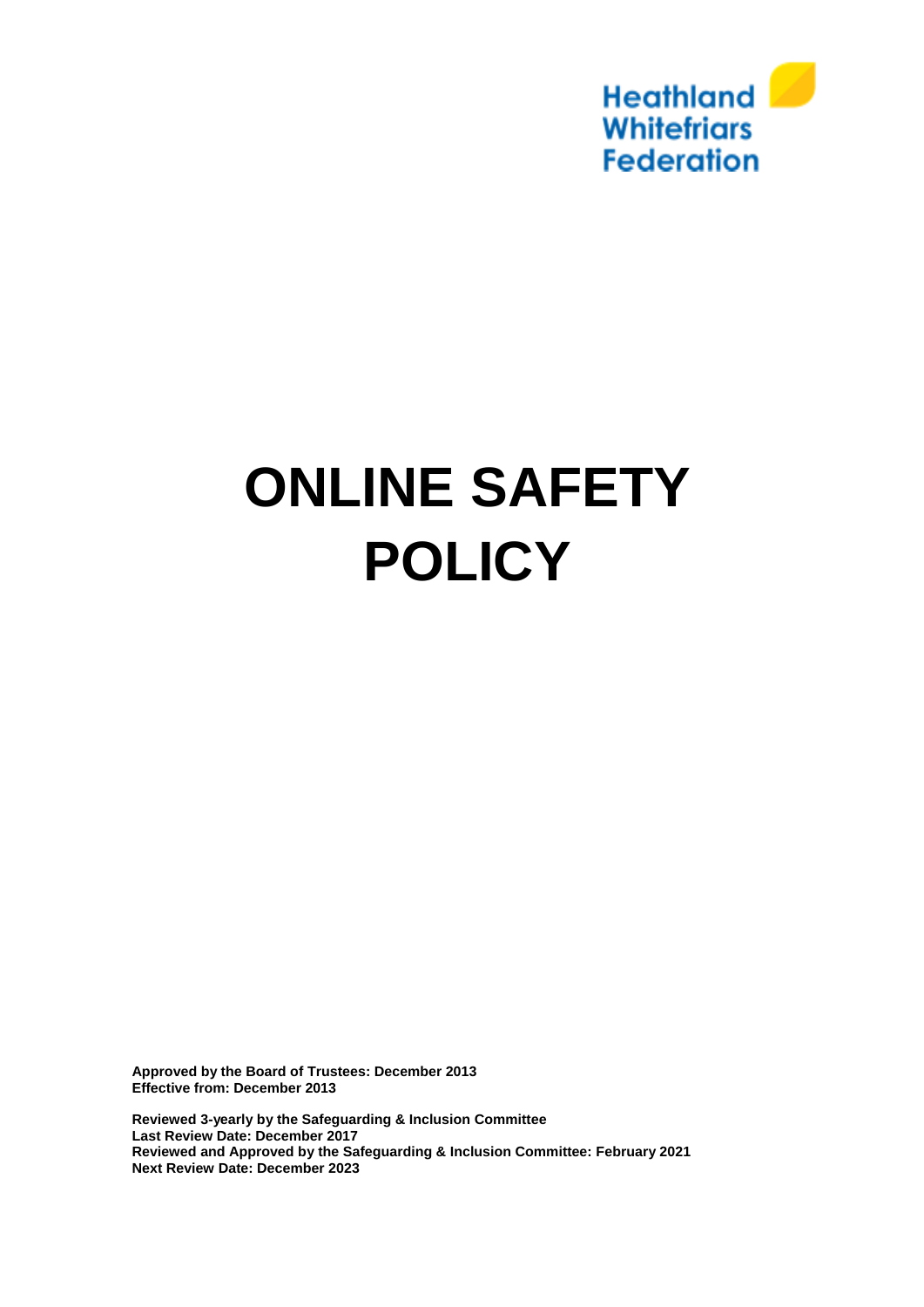

# **1. Writing and Reviewing the Online Safety Policy**

The Online Safety Policy is part of the school safeguarding agenda and relates to other policies including those for ICT, bullying, Rights Respecting and for child protection.

The school has a designated Online Safety Coordinator who will work alongside the safeguarding co-ordinator to ensure safe usage.

Our Online Safety Policy has been written by the Federation, building on the Harrow Online Safety Policy and government guidance and will be reviewed every 3 years.

## **2. Teaching and Learning**

**Article 17: Adults should make sure that the information you are getting is not harmful, and help you find and understand the information you need** unicef<sup>(20</sup>

#### **Why Internet use is important**

The Internet is an essential element in 21st century life for education, business and social interaction. The school has a duty to provide students with quality Internet access as part of their learning experience. Internet use is a part of the statutory curriculum and a necessary learning and teaching tool for staff and pupils.

#### **Internet use will enhance learning**

The school internet access is subject to rigorous filtering appropriate to the age of the pupils and some content and resources will be prohibited to safeguard staff and pupils.

Pupils will be taught what Internet use is acceptable and what is not and given clear objectives for Internet use.

Pupils will be educated in the effective use of the Internet in research, including the skills of knowledge location, retrieval and evaluation

## **Pupils will be taught how to evaluate Internet content**

The school will ensure that the use of Internet derived materials by staff and pupils complies with copyright law.

Pupils will be taught to become critically aware of the materials they read and shown how to validate information before accepting its accuracy.

## **3. Managing Internet Access**

#### **Information system security**

- School ICT systems capacity and security will be reviewed regularly by the external provider, Beebug, and the Network Manager.
- Virus protection will be updated regularly
- Security strategies will be discussed and dealt with by the in-school Network Manager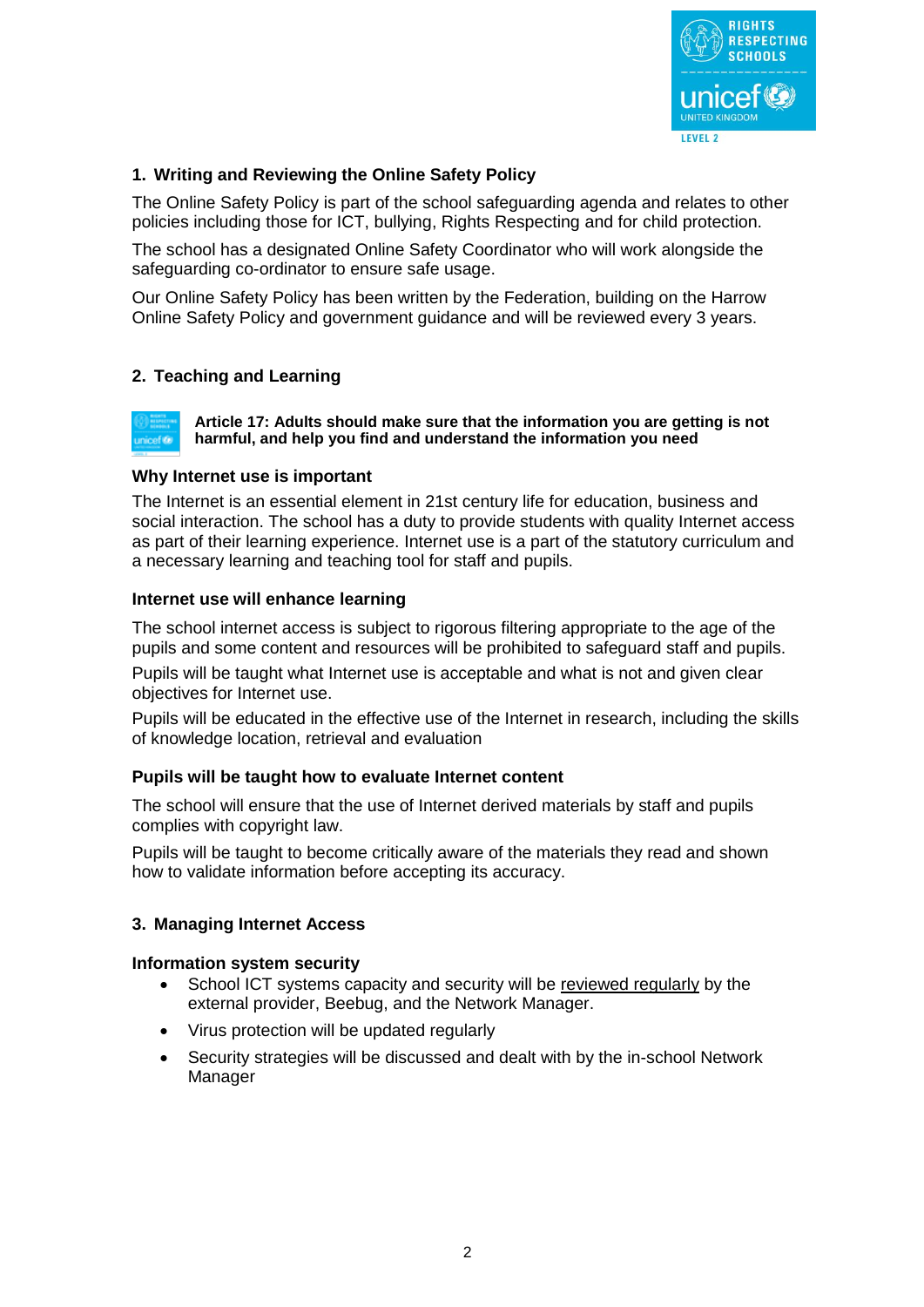# **E-mail**

- Pupils may only use approved e-mail accounts on the school system.
- Pupils must immediately tell a teacher if they receive offensive e-mail and this will be recorded by staff on an Online Safety incident log
- Pupils must not reveal personal details of themselves or others in e-mail or any online communication.
- E-mail sent to an external organisation should be written carefully and authorised before sending, in the same way as a letter written on school headed paper.
- The forwarding of chain letters is not permitted.

## **Published content and the school web site**

- The contact details on the website should be the school address, e-mail and telephone number. Staff or pupils' personal information will not be published.
- The headteacher will take overall editorial responsibility and ensure that content is accurate and appropriate.

# **Publishing images and work**



# **Article 16 Every child has the right to Privacy**

- Photographs that include pupils, staff and governors will be selected carefully and will not enable individuals to be clearly identified unless relevant permission is obtained.
- Pupils' full names will not be used anywhere on the Web site or Blog, particularly in association with photographs.
- Written permission from parents or carers will be obtained before photographs of pupils are published on the school Web site.
- Pupil's work can only be published with the permission of the pupil and parents.

## **Social networking and personal publishing**

- The school will block/filter access to social networking sites.
- Newsgroups will be blocked unless a specific use is approved.
- Pupils will be advised never to give out personal details of any kind which may identify them or their location.
- Pupils should be taught the reasons why personal photographs should not be posted on any social network space without considering how the photograph. could be used now or in the future.
- Pupils should be advised on security and encouraged to set passwords, to deny access to unknown individuals and to block unwanted communications.
- Pupils and parents will be advised that the use of social network spaces outside school is inappropriate for primary aged pupils.
- Pupils must have their parent/carers permission to bring a mobile device to school (Year 6 only).

## **Dealing with online safety incidents**

- Pupils will be taught how to report any online incidents or unsuitable materials that they may come across.
- Pupils and parents who disclose any information about a reported incidence will be kept confidential and only shared appropriately.
- Pupils will be taught who the safeguarding officer (DSL) is in the school and made aware of how to contact her.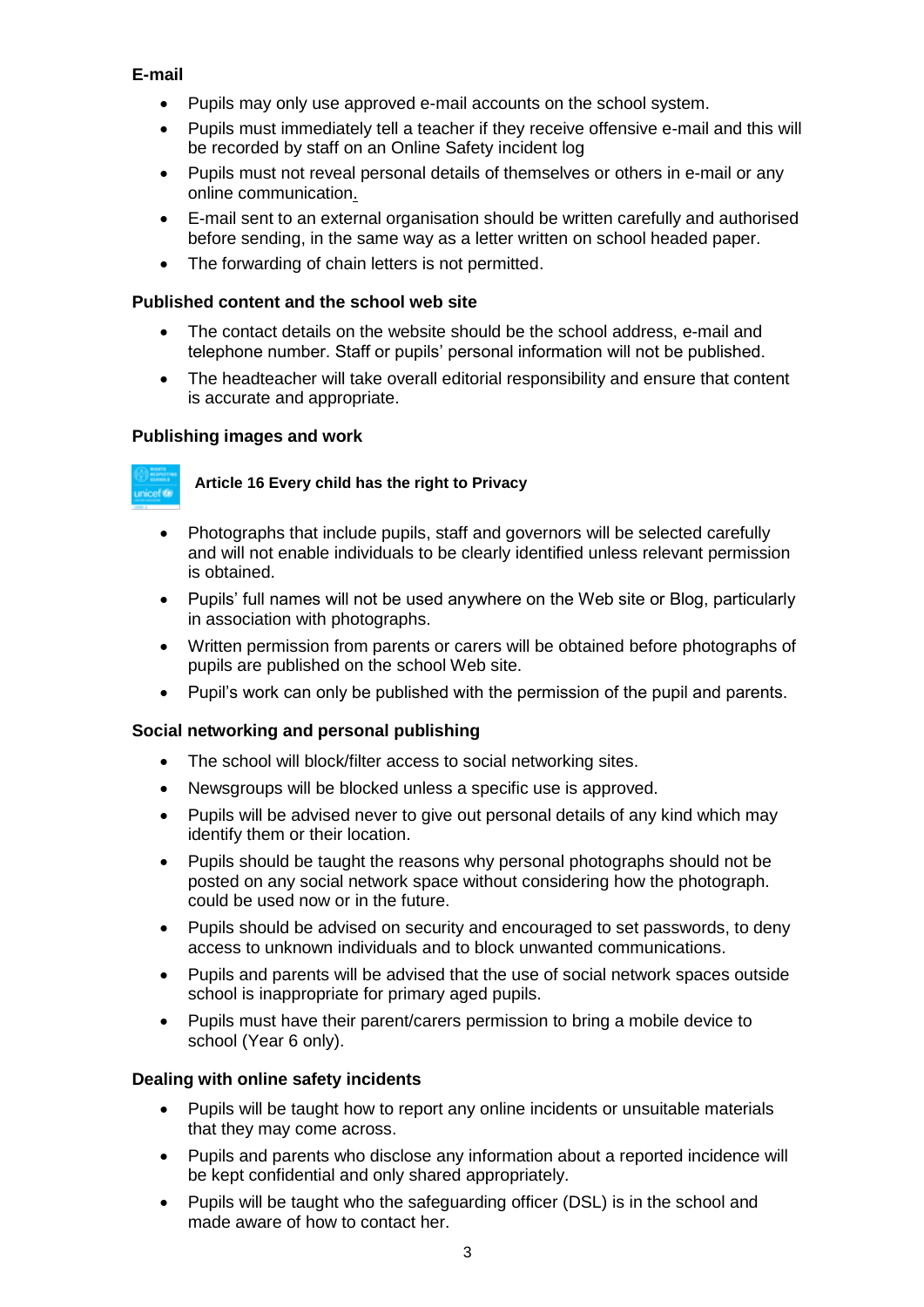# **Managing filtering**

- The school will work with the LGFL, DfE and the Internet Service Provider to ensure systems to protect pupils are reviewed and improved.
- If staff or pupils discover an unsuitable site, it must be reported to the Online Safety Coordinator and recorded on the Online Safety incident log
- Senior staff and the in-school Network Manager will ensure that regular checks are made to ensure that the filtering methods selected are appropriate, effective and reasonable.

## **Managing videoconferencing**

- IP videoconferencing should use the educational broadband network to ensure quality of service and security rather than the Internet.
- Pupils should ask and obtain permission from the supervising teacher before making or answering a videoconference call.
- Video conferencing will be appropriately supervised for the pupils' age.

## **Managing emerging technologies**

- Emerging technologies will be examined for educational benefit and a risk assessment will be carried out before use in school is allowed.
- Staff must not use their mobile telephone around children.
- Personal mobile telephones will not be used during lessons or formal school time. The sending of abusive or inappropriate text messages is forbidden and should be reported, logged and followed up by the Online Safety co-ordinator.
- Staff who work across the Federation and are issued with a school mobile telephone should only use for work related communication in a private and confidential manner.

## **Protecting personal data**

Personal data will be recorded, kept securely, processed, transferred and made available according to the Data Protection Act 1998.

# **4. Policy Decisions**

## **Authorising Internet access**

- All staff must read and sign the 'Acceptable ICT Use Agreement' before using any school ICT resource.
- The school will keep a record of all staff and pupils who are granted Internet access. The record will be kept up-to-date, for instance a member of staff may leave or a pupil's access be withdrawn.
- At Key Stage 1, access to the Internet will be by adult demonstration with occasional directly supervised access to specific, approved on-line materials.
- Parents will be asked to read, sign and return a consent form giving permission for internet access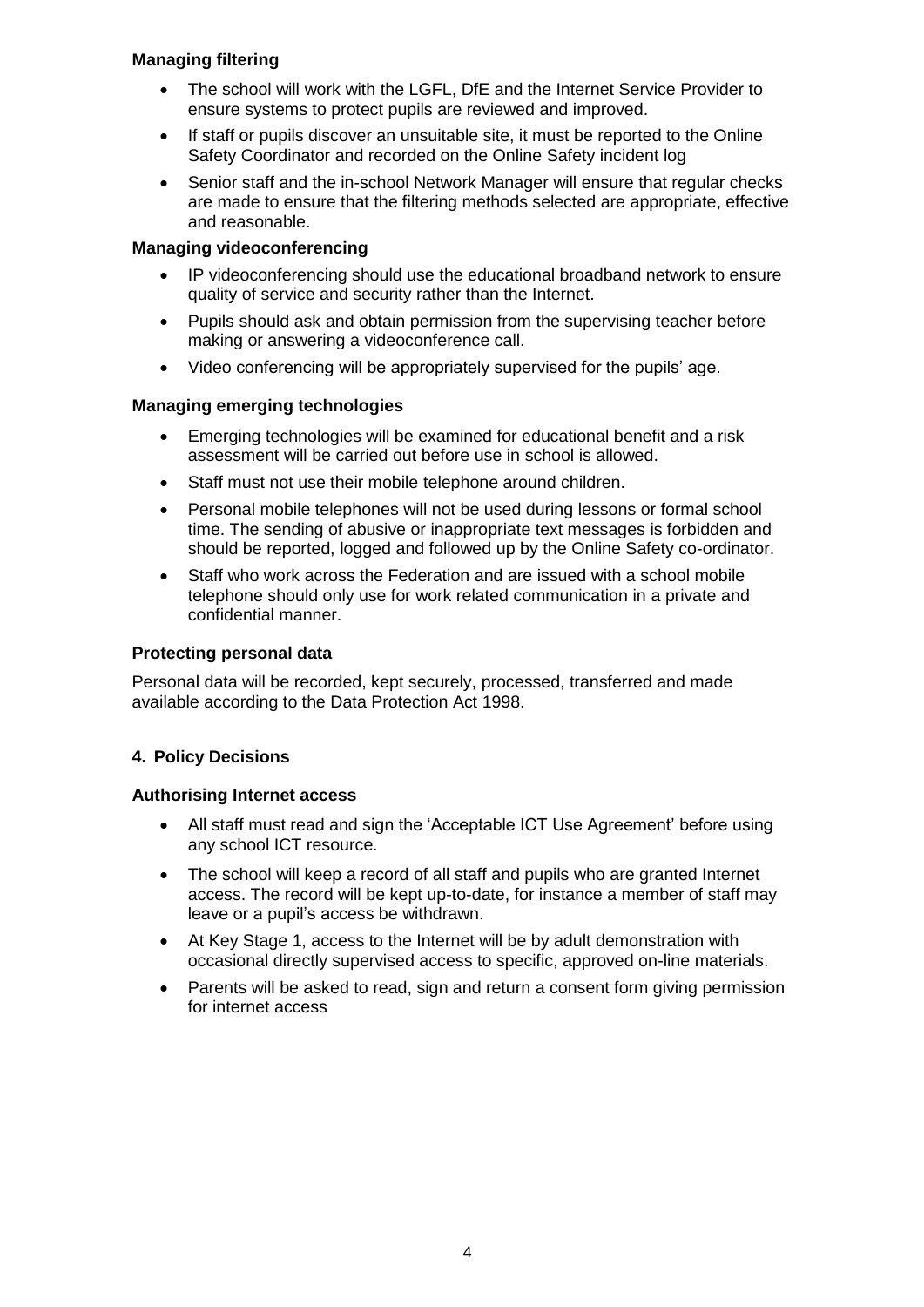# **Assessing risks**

- The school will constantly monitor (using external provider Beebug) all ICT access by both Staff and pupils. Any inappropriate content will be reported directly to the Head Teacher.
- The school will take all reasonable precautions to ensure that users access only appropriate material. However, due to the international scale and linked nature of Internet content, it is not possible to guarantee that unsuitable material will never appear on a school computer.
- The school will audit ICT provision to establish if the Online Safety policy is adequate and that its implementation is effective.

# **Handling Online Safety complaints**

- Complaints of Internet misuse will be dealt with by a senior member of staff.
- Any complaint about staff misuse must be referred to the Head Teacher. Complaints about the Head Teacher must be reported to the Chair of Governors.
- Complaints or incidents will be recorded on an Online Safety incident log.
- Complaints of a child protection nature must be dealt with in accordance with school child protection procedures and referred directly to the Safeguarding coordinator.
- Pupils and parents will be informed of the complaint's procedure on the school website and a copy can be obtained from the school office on request.
- Close links and discussions will be held with the local community police to establish procedures for handling potentially illegal issues.

# **5. Communications Policy**



**Article 36: Children should be protected from doing things that could harm them**

## **Introducing the Online Safety policy to pupils**

- Online Safety rules will be posted in all networked rooms and discussed with the pupils at the start of each year. Newly arrived pupils will access this information during induction sessions.
- Pupils will be informed that all network activity and online communications will be monitored
- Pupils will be actively encouraged to be vigilant when using devices and immediately report issues that may arise
- Pupils will be made aware and taught how to use the CEOP reporting button located on the school website